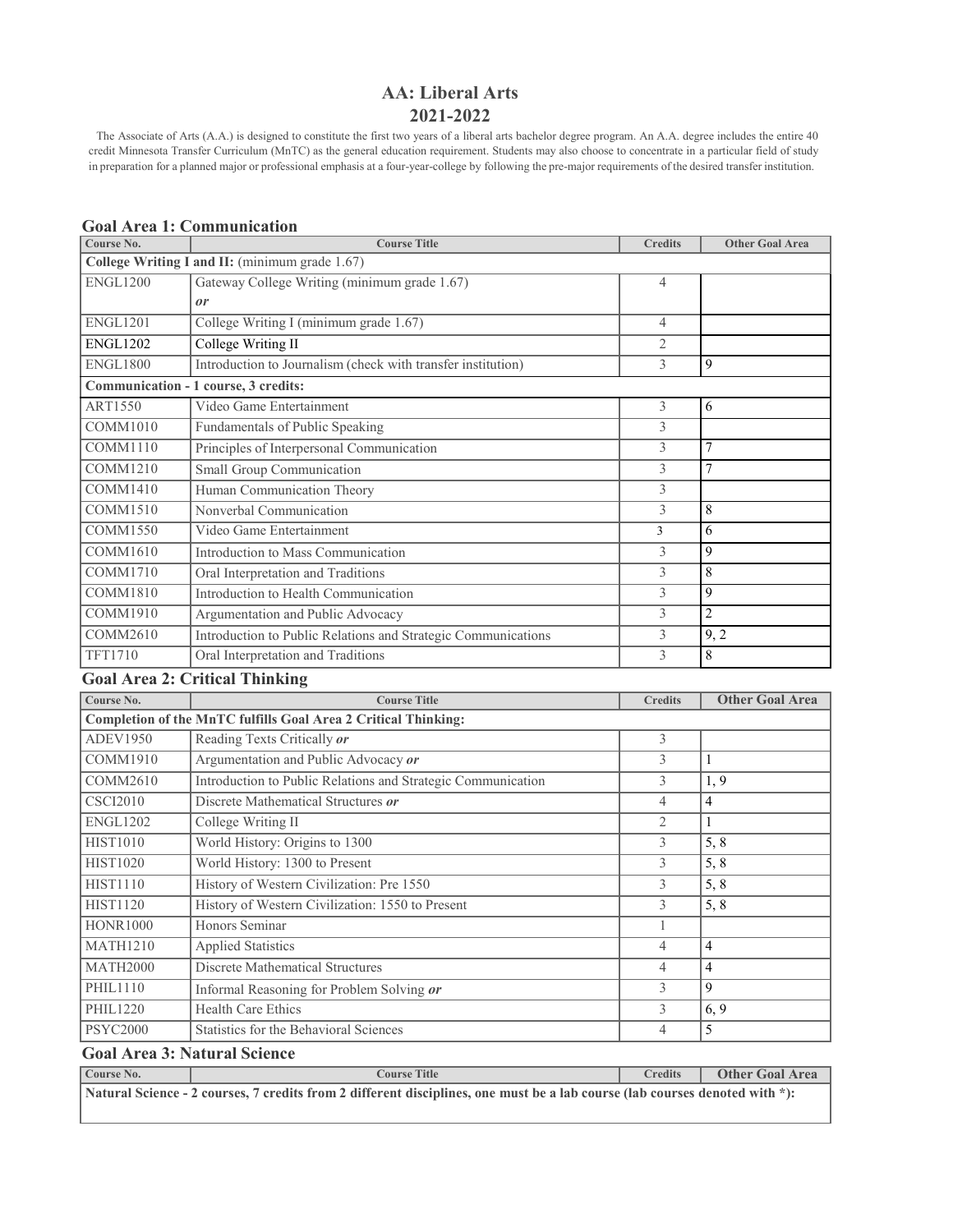| ANTH1020         | Intro to Anthropology: Physical Anthropology, Archaeology & Prehistory                       | 3              | 10     |
|------------------|----------------------------------------------------------------------------------------------|----------------|--------|
| BIOL1000*        | Life Science                                                                                 | $\overline{4}$ |        |
| $BIOL1001*$      | <b>Biology</b> I                                                                             | $\overline{4}$ |        |
| <b>BIOL1030</b>  | Boundary Waters Canoe Area Field Biology                                                     | $\overline{4}$ | 10     |
| BIOL1101*        | Principles of Biology I                                                                      | $\overline{4}$ |        |
|                  |                                                                                              |                |        |
| BIOL1102*        | Principles of Biology II                                                                     | 4              |        |
| <b>BIOL1120</b>  | Human Biology                                                                                | 3              |        |
| BIOL1130*        | Human Biology with a Lab                                                                     | $\overline{4}$ |        |
| BIOL1140*        | Introduction to Human Genetics and Origins                                                   | $\overline{4}$ |        |
| <b>BIOL1160</b>  | Global Environment Field Biology                                                             | $\overline{4}$ | 10     |
| <b>BIOL1200</b>  | <b>Current Environmental Issues</b>                                                          | $\overline{4}$ | 10     |
| <b>BIOL1350</b>  | Biology of Women                                                                             | 3              |        |
| <b>BIOL1360</b>  | Biology of Women with a Lab                                                                  | $\overline{4}$ |        |
| <b>BIOL1610</b>  | Field Ecology                                                                                | $\mathbf{1}$   | 10     |
| <b>BIOL1650</b>  | Human Biology Series                                                                         | $\mathbf{1}$   |        |
| BIOL2100*        | Microbiology                                                                                 | $\overline{4}$ |        |
| BIOL2111*        | Human Anatomy and Physiology I                                                               | $\overline{4}$ |        |
| BIOL2112*        | Human Anatomy and Physiology II                                                              | $\overline{4}$ |        |
| BIOL2360*        | Genetics                                                                                     | $\overline{4}$ |        |
| BIOL2610*        | General Ecology                                                                              | $\overline{4}$ |        |
| <b>CHEM1000*</b> | Chemistry and Society                                                                        | $\overline{4}$ | 10     |
| CHEM1010*        | <b>Introduction to Chemistry</b>                                                             | $\overline{4}$ | 10     |
| CHEM1030*        | Introduction to Physical Sciences                                                            | $\overline{4}$ |        |
| CHEM1061*        | Principles of Chemistry I                                                                    | $\overline{4}$ |        |
| CHEM1062*        | Principles of Chemistry II                                                                   | $\overline{4}$ |        |
| EEVS1100*        | Physical Geology                                                                             | $\overline{4}$ |        |
| <b>EEVS1130</b>  | Rocky Mountain Field Study                                                                   | $\overline{4}$ |        |
| EEVS1140*        | <b>Historical Geology</b>                                                                    | $\overline{4}$ | 10     |
| EEVS1150*        | <b>Boundary Waters Field Geology</b>                                                         | $\overline{4}$ | 10     |
| EEVS1160*        | Global Environmental Field Geology                                                           | 4              | 10     |
| <b>EEVS1170</b>  | Minnesota Field Geological Series: Glacial Geology                                           | $\mathfrak{2}$ | 10     |
| <b>EEVS1180</b>  | Minnesota Field Geological Series: Caves, Karst, and Ancient Seaways                         | $\overline{2}$ | 10     |
| <b>EEVS1190</b>  | Minnesota Field Geological Series: Minnesota Rivers                                          | $\overline{2}$ | 10     |
| <b>EEVS1200</b>  | Oceanography                                                                                 | 3              | $10\,$ |
| <b>EEVS1201</b>  | Oceanography Lab                                                                             | $\mathbf{1}$   | 10     |
| <b>EEVS1210</b>  | Minnesota<br>Field<br>Geological<br>Series:<br>Volcanic, Plutonic and<br>Metamorphic Geology | $\overline{2}$ | 10     |
| <b>EEVS1990</b>  | Earth and Environmental Science: Special Topics                                              | $\mathbf{1}$   |        |
| <b>EEVS2000</b>  | Introduction to Environmental Science                                                        | $\overline{3}$ | 10     |
| GEOG1010         | Physical Geography                                                                           | 3              | 10     |
| NSCI1000*        | Conceptual Physics                                                                           | 4              |        |
| <b>NSCI1010</b>  | Science of Disaster Workshop I                                                               | $\mathbf{1}$   |        |
| <b>NSCI1020</b>  | Science of Disaster Workshop II                                                              | $\mathbf{1}$   |        |
| <b>NSCI1030</b>  | Science of Disaster Workshop III                                                             | $\mathbf{1}$   |        |
| NSCI1050*        | Astronomy                                                                                    | $\overline{4}$ |        |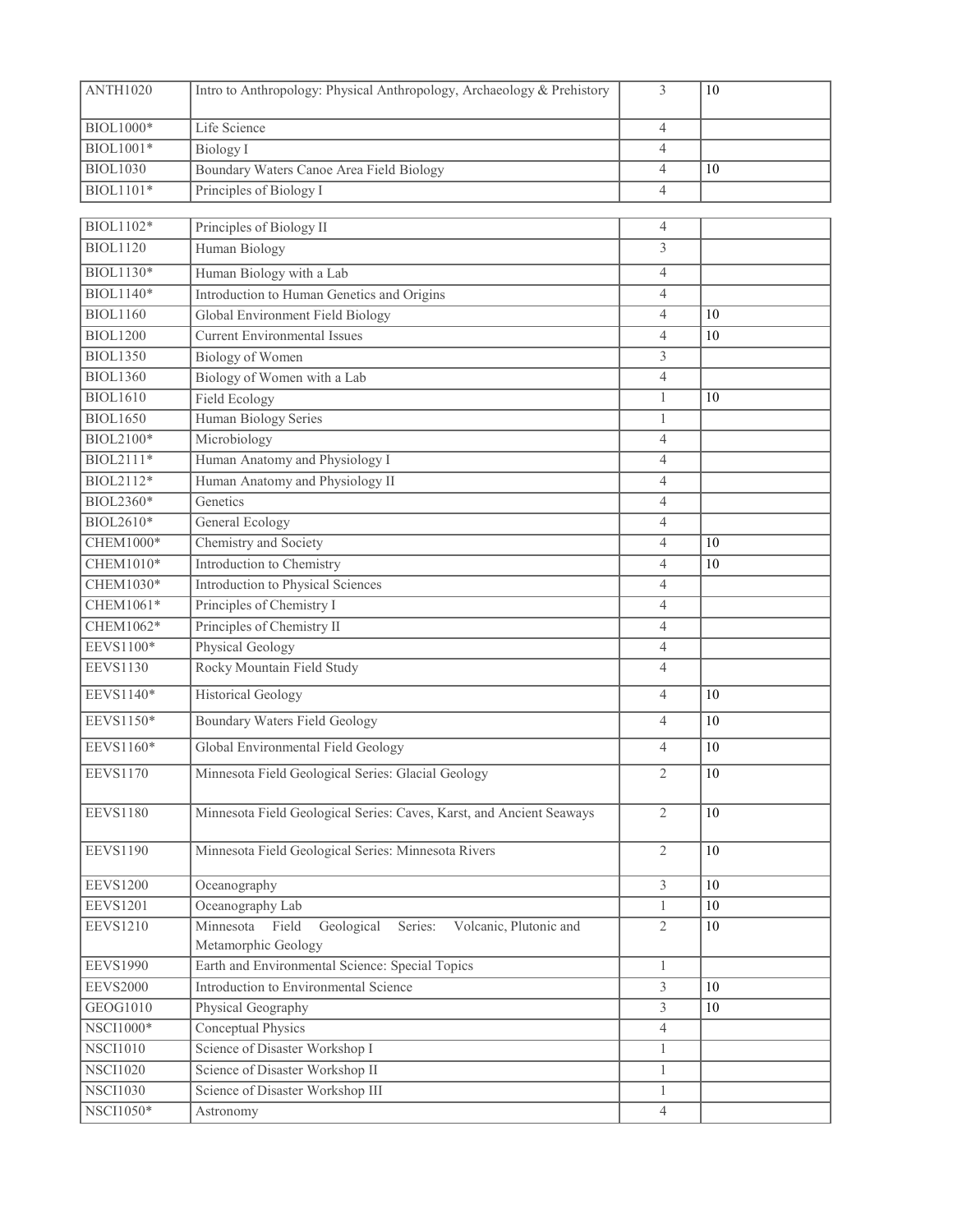| <b>NSCI1060</b> | The Solar System                                                               | 3              |                        |
|-----------------|--------------------------------------------------------------------------------|----------------|------------------------|
| NSCI1061*       | Solar System Lab                                                               | 1              |                        |
| <b>NSCI1070</b> | Concepts of the Stars and Universe                                             | 3              |                        |
| NSCI1071*       | <b>Stars and the Universe Lab</b>                                              | 1              |                        |
| <b>NSCI1100</b> | Physical Geology                                                               | $\overline{4}$ |                        |
|                 |                                                                                |                |                        |
| <b>NSCI1110</b> | Minnesota's Natural History                                                    | $\overline{4}$ | 10                     |
| <b>NSCI1120</b> | Meteorology                                                                    | $\overline{4}$ |                        |
| NSCI1140*       | <b>Historical Geology</b>                                                      | $\overline{4}$ | 10                     |
| <b>NSCI1170</b> | Minnesota Field Geology Series: Glacial Geology                                | $\overline{2}$ | 10                     |
| <b>NSCI1180</b> | Minnesota Field Geology Series: Caves, Karst, and Ancient Seaways              | $\overline{2}$ | 10                     |
| <b>NSCI1190</b> | Minnesota Field Geology Series: Fluvial Geology                                | $\overline{2}$ | 10                     |
| <b>NSCI1200</b> | Oceanography                                                                   | 3              | 10                     |
| NSCI1201*       | Oceanography Lab                                                               | $\mathbf{1}$   | 10                     |
| <b>NSCI1210</b> | Minnesota Field Geology Series: Volcanic, Plutonic, and Metamorphic<br>Geology | $\overline{2}$ | 10                     |
| PHYS1000*       | Conceptual Physics                                                             | $\overline{4}$ |                        |
| PHYS1030*       | <b>Introduction to Physical Sciences</b>                                       | $\overline{4}$ |                        |
| PHYS1050*       | Astronomy                                                                      | $\overline{4}$ |                        |
| PHYS1060        | The Solar System                                                               | 3              |                        |
| PHYS1061*       | Solar System Lab                                                               | $\mathbf{1}$   |                        |
| PHYS1070        | Concepts of the Stars and Universe                                             | 3              |                        |
| PHYS1071*       | Stars and the Universe lab                                                     | 1              |                        |
| PHYS1120*       | Meteorology                                                                    | $\overline{4}$ |                        |
| <b>PHYS1140</b> | <b>Energy Aspects of Our Physical Environment</b>                              | 3              |                        |
| PHYS1231*       | Principles of Physics I                                                        | $\overline{4}$ |                        |
| PHYS1232*       | Principles of Physics II                                                       | $\overline{4}$ |                        |
| <b>PHYS1400</b> | The Solar System                                                               | 3              |                        |
| PHYS1410*       | Solar System Lab                                                               | $\mathbf{1}$   |                        |
| PHYS1450        | Concepts of the Stars and Universe                                             | 3              |                        |
| PHYS1460*       | Concepts of the Stars and Universe Lab                                         | 1              |                        |
| PHYS1601*       | <b>General Physics I</b>                                                       | 5              |                        |
| PHYS1602*       | General Physics II                                                             | 5              |                        |
|                 | <b>Goal Area 4: Mathematical/Logical Reasoning</b>                             |                |                        |
| Course No.      | <b>Course Title</b>                                                            | <b>Credits</b> | <b>Other Goal Area</b> |
|                 | Mathematical/Logical Reasoning - 1 course, at least 3 credits:                 |                |                        |
| <b>CSCI2010</b> | <b>Discrete Mathematical Structures</b>                                        | 4              | 2                      |
| <b>MATH1010</b> | Survey of Mathematics                                                          | 3              |                        |
| <b>MATH1031</b> | Math for Elementary Education I                                                | 3              |                        |
| <b>MATH1032</b> | Math for Elementary Education II                                               | $\overline{3}$ |                        |
| <b>MATH1080</b> | <b>Technical Mathematics</b>                                                   | $\mathfrak{Z}$ |                        |
| <b>MATH1130</b> | <b>Elementary Statistics</b>                                                   | 3              |                        |
| <b>MATH1140</b> | <b>Finite Mathematics</b>                                                      | $\mathfrak{Z}$ |                        |
| <b>MATH1150</b> | College Algebra                                                                | 3              |                        |
| <b>MATH1170</b> | Pre-Calculus                                                                   | $\overline{4}$ |                        |
| <b>MATH1180</b> | College Algebra and Pre-Calculus                                               | 5              |                        |
| <b>MATH1190</b> | <b>Elementary Functions</b>                                                    | 5              |                        |
| <b>MATH1200</b> | Calculus Survey                                                                | 3              |                        |
| <b>MATH1210</b> | <b>Applied Statistics</b>                                                      | $\overline{4}$ | $\overline{c}$         |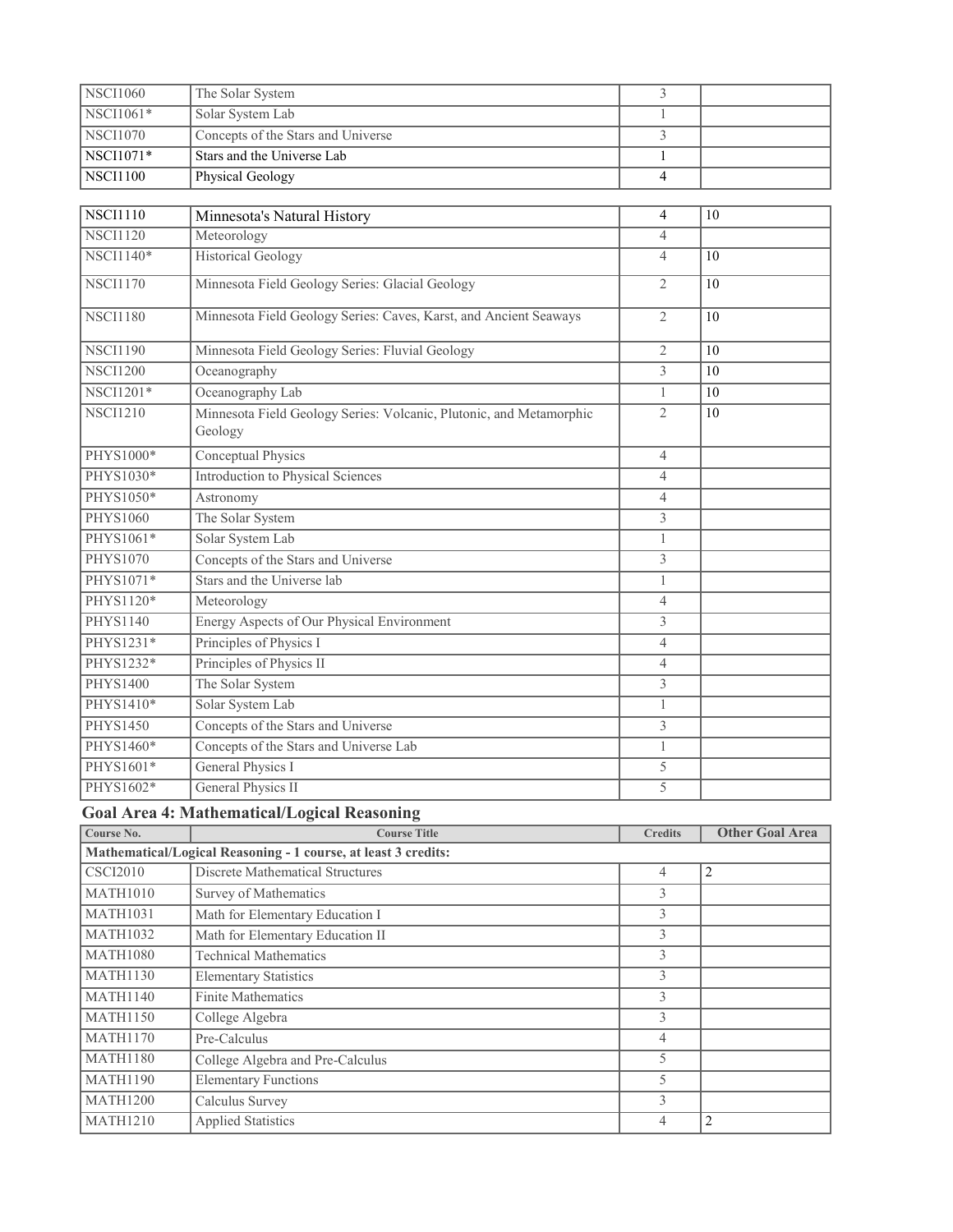| <b>MATH1221</b> | Calculus I                                                             | 5              |                        |
|-----------------|------------------------------------------------------------------------|----------------|------------------------|
| <b>MATH1222</b> | Calculus II                                                            | 5              |                        |
| <b>MATH2000</b> | <b>Discrete Mathematical Structures</b>                                | $\overline{4}$ | $\overline{2}$         |
| <b>MATH2010</b> | Probability and Statistics                                             | 3              |                        |
| <b>MATH2220</b> | Calculus III                                                           | 5              |                        |
|                 |                                                                        |                |                        |
| <b>MATH2300</b> | Linear Algebra                                                         | 3              |                        |
| <b>MATH2400</b> | Differential Equations                                                 | $\overline{4}$ |                        |
| PHIL1050        | Introduction to Logic                                                  | 3              |                        |
|                 | Goal Area 5: History and the Social and Behavioral Sciences            |                |                        |
| Course No.      | <b>Course Title</b>                                                    | <b>Credits</b> | <b>Other Goal Area</b> |
|                 | History and the Social and Behavioral Sciences - 3 courses, 9 credits: |                |                        |
| <b>ANTH1010</b> | Introduction to Anthropology: Cultural Anthropology                    | 3              | 8                      |
| <b>ANTH1130</b> | The Archaeology of Ancient Europe                                      | 3              | 10                     |
| <b>ANTH1140</b> | Anthropology of Religion                                               | 3              | $\overline{7}$         |
| <b>ECON1050</b> | Economics of Crime                                                     | 3              | 9                      |
| <b>ECON1060</b> | Macroeconomics                                                         | 3              | $\,$ 8 $\,$            |
| <b>ECON1070</b> | Microeconomics                                                         | 3              |                        |
| GCST1350        | Immigration and Society                                                | 3              | 3                      |
| <b>GCST1490</b> | Dave Larsen American Indian Immersion Experience                       | 4              | $\mathbf Q$            |
| GCST1501        | Introduction to Gender and Women's Studies                             | 3              | 7                      |
| GCST1504        | Feminism and Capitalism                                                | 3              | 9                      |
| GCST1505        | Women and War                                                          | 3              | 9                      |
| GCST1964        | African American Civil Rights Immersion Experience                     | $\overline{4}$ | 9                      |
| GEOG1020        | United States Geography                                                | 3              | $\overline{7}$         |
| <b>GEOG1040</b> | Human Geography                                                        | 3              | 8                      |
| GEOG1100        | World Geography                                                        | 3              | 8                      |
| GWS1501         | Introduction to Gender and Women's Studies                             | 3              | $\overline{7}$         |
| GWS1504         | Feminism and Capitalism                                                | 3              | 9                      |
| GWS1505         | Women and War                                                          | 3              | 9                      |
| <b>HIST1010</b> | World History: Origins to 1300                                         | 3              | 2, 8                   |
| <b>HIST1020</b> | World History: 1300 to Present                                         | 3              | $\overline{2,8}$       |
| <b>HIST1030</b> | Colonial History of the Americas                                       | $\overline{3}$ | $\,8\,$                |
| <b>HIST1110</b> | History of Western Civilization Pre 1550                               | 3              | 2, 8                   |
| <b>HIST1120</b> | History of Western Civilization 1550 to Present                        | 3              | $\overline{2,8}$       |
| <b>HIST1200</b> | History of United States Through 1877                                  | 3              | $\overline{7}$         |
| HIST1210        | History of the United States Since 1877                                | $\overline{3}$ | $\overline{7}$         |
| <b>HIST1230</b> | <b>U.S. Labor History</b>                                              | $\overline{3}$ | 9                      |
| <b>HIST1270</b> | Race in America                                                        | $\overline{3}$ | $\overline{7}$         |
| <b>HIST2500</b> | World Regional History                                                 | $\overline{3}$ | 8                      |
| <b>HIST2700</b> | History and Popular Culture                                            | 3              | 9                      |
| <b>POLS1100</b> | American Government and Politics                                       | 3              | 9                      |
| <b>POLS1140</b> | <b>State and Local Politics</b>                                        | 3              | 9                      |
| POLS1600        | Comparative Politics                                                   | $\overline{3}$ | 8                      |
| POLS1700        | <b>World Politics</b>                                                  | $\overline{3}$ | 8                      |
| POLS2130        | Constitutional Law                                                     | 3              |                        |
| PSYC1150        | General Psychology                                                     | 3              |                        |
| PSYC1160        | Introduction to Psychology                                             | $\overline{4}$ |                        |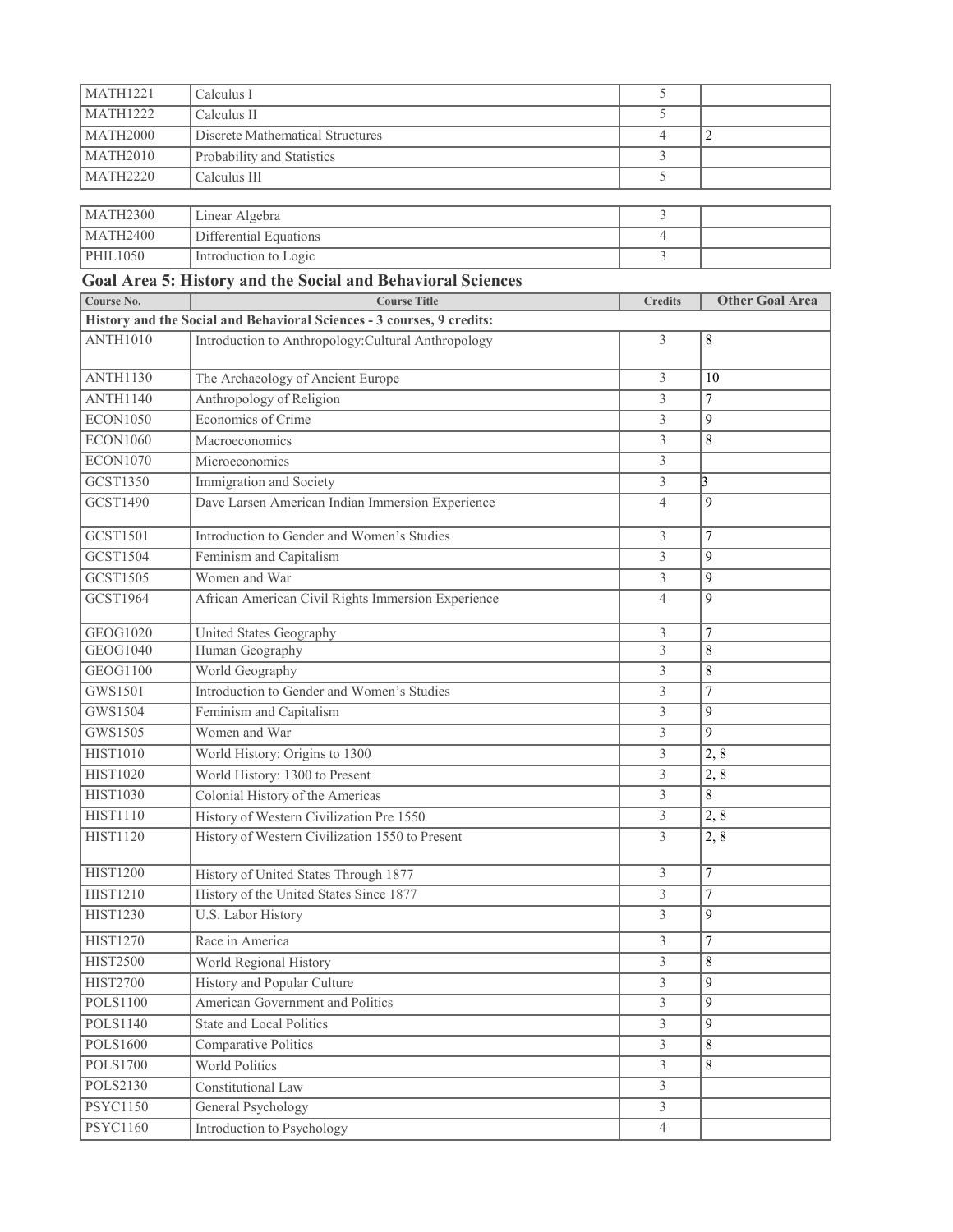| <b>PSYC1165</b> | Psychology of Adjustment                                                                | $\overline{3}$ | $\overline{7}$         |
|-----------------|-----------------------------------------------------------------------------------------|----------------|------------------------|
| <b>PSYC1170</b> | Psychology of Gender                                                                    | 3              | 7                      |
| <b>PSYC1210</b> | Child Development                                                                       | 3              |                        |
| <b>PSYC1220</b> | Psychology of Aging                                                                     | 3              | 10                     |
| <b>PSYC1250</b> | Life Span Developmental Psychology                                                      | $\overline{4}$ |                        |
| <b>PSYC2000</b> | Statistics for the Behavioral Sciences                                                  | $\overline{4}$ | 2                      |
| <b>PSYC2110</b> | Principles of Social Psychology                                                         | 3              | $\tau$                 |
| <b>PSYC2320</b> | Psychological Disorders                                                                 | 3              |                        |
| <b>PSYC2330</b> | Personality Psychology                                                                  | 3              |                        |
|                 |                                                                                         |                |                        |
| <b>PSYC2340</b> | Human Sexuality                                                                         | 3              | 7                      |
| <b>PSYC2350</b> | Multicultural Psychology                                                                | 3              | 8                      |
| SOC1110         | Introduction to Sociology                                                               | 3              | 7                      |
| SOC1710         | Introduction to Criminal Justice                                                        | 3              |                        |
| SOC1750         | Families in Crisis                                                                      | 3              |                        |
| SOC2110         | Principles of Social Psychology                                                         | 3              | 7                      |
| SOC2210         | Social Inequality                                                                       | 3              | $\tau$                 |
| SOC2730         | <b>Introduction to Corrections</b>                                                      | 3              |                        |
| SOC 2750        | <b>Community Corrections</b>                                                            |                |                        |
|                 | <b>Goal Area 6: The Humanities and Fine Arts</b>                                        |                |                        |
| Course No.      | <b>Course Title</b>                                                                     | <b>Credits</b> | <b>Other Goal Area</b> |
|                 | Humanities and Fine Arts - 3 courses, 9 credits, from at least 2 different disciplines: |                |                        |
| <b>ARBC1030</b> | <b>Arab Cultures</b>                                                                    | 3              | 8                      |
|                 |                                                                                         |                |                        |
| <b>ART1010</b>  | Art Museum Tour: European Art                                                           | 1              |                        |
| <b>ART1020</b>  | Art Museum Tour: World Art                                                              | 1              |                        |
| ART1040         | Introduction to Art                                                                     | 3              | 8                      |
| ART1050         | Foundation of Digital Imaging                                                           | 3              |                        |
| ART1101         | Photography I                                                                           | 3              |                        |
| ART1102         | Photography II                                                                          | 3              |                        |
| ART1160         | Digital Photography                                                                     | 3              |                        |
| ART1170         | Advanced Photography                                                                    | 3              |                        |
| <b>ART1270</b>  | Digital Video Production                                                                | 3              |                        |
| <b>ART1301</b>  | Two Dimensional Design I                                                                | 3              |                        |
| ART1302         | Two Dimensional Design II                                                               | 3              |                        |
| ART1310         | Three Dimensional Design                                                                | 3              |                        |
| <b>ART1320</b>  | Introduction to Sculpture                                                               | $\overline{3}$ |                        |
| ART1340         | Fundamentals of Color                                                                   | 3              |                        |
| <b>ART1361</b>  | Ceramics I                                                                              | $\overline{3}$ |                        |
| ART1362         | Ceramics II                                                                             | $\overline{3}$ |                        |
| ART1401         | Drawing I                                                                               | $\overline{3}$ |                        |
| ART1402         | Drawing II                                                                              | 3              |                        |
| ART1550         | Video Game Entertainment                                                                | $\overline{3}$ | 1                      |
| ART1601         | Art History I: Ancient to Medieval                                                      | 3              | 8                      |
| ART1602         | Art History II: 15 <sup>th</sup> Century to Contemporary                                | $\overline{3}$ | 8                      |
| ART1650         | Architectural History                                                                   | $\overline{2}$ | 8                      |
| <b>ART1770</b>  | Quilt Arts                                                                              | 3              |                        |
| ART1810         | Studio Art Workshop                                                                     | 1              |                        |
| <b>ART1820</b>  | Studio Art Workshop                                                                     | $\overline{2}$ |                        |
| ART2180         | Art History: Pre-History to the Age of Cathedrals                                       | 3              | 8                      |
| ART2190         | Art History: Renaissance to 21st Century Art                                            | $\overline{3}$ | $\overline{8}$         |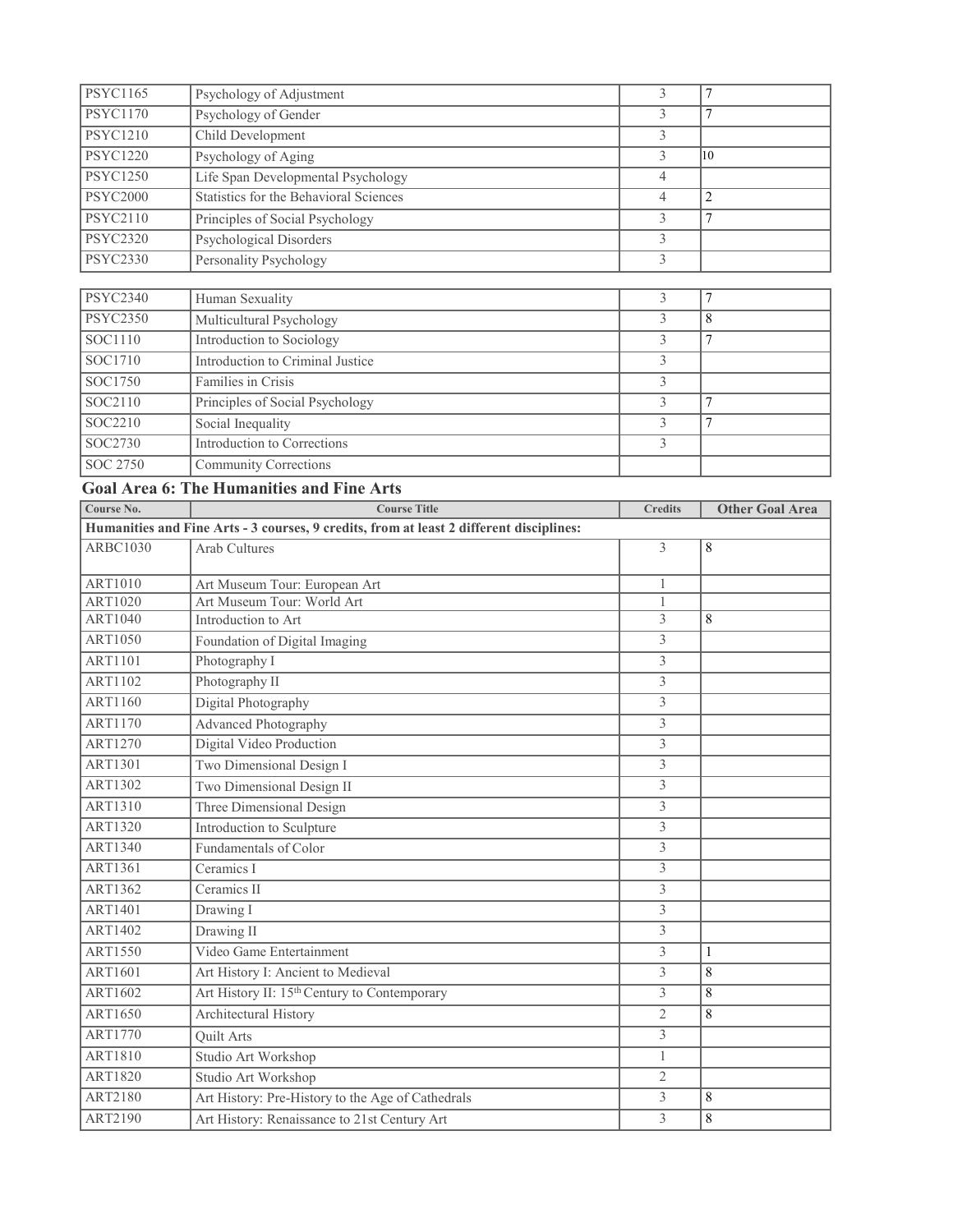| ART2611         | Painting I                                             | 3              |                  |
|-----------------|--------------------------------------------------------|----------------|------------------|
| ART2612         | Painting II                                            | 3              |                  |
| ART2640         | Watercolor                                             | 3              |                  |
| <b>ART2740</b>  | Jewelry Workshop                                       | $\mathbf{1}$   |                  |
| <b>ART2750</b>  | Ceramics Workshop                                      | $\mathbf{1}$   |                  |
| ART2781         | Quiltmaking Workshop I                                 | $\mathbf{1}$   |                  |
| <b>ART2782</b>  | Quiltmaking Workshop II                                | $\mathbf{1}$   |                  |
| <b>ART2800</b>  | Painting Workshop                                      | $\mathbf{1}$   |                  |
| <b>ART2820</b>  | Drawing Workshop                                       | $\mathbf{1}$   |                  |
| <b>ART2860</b>  | Photography Workshop                                   | $\mathbf{1}$   |                  |
| <b>ART2900</b>  | Studio Arts Capstone Practicum                         | $\mathbf{1}$   |                  |
| ART2970         | Art Appreciation Field Trip                            | $\mathbf{1}$   |                  |
| <b>COMM1550</b> | Video Game Development                                 | 3              | $\mathbf{1}$     |
| <b>ENGL1250</b> | Magazine Workshop                                      | 2              |                  |
| <b>ENGL1900</b> | Introduction to Creative Writing                       | 3              |                  |
|                 |                                                        |                |                  |
| <b>ENGL1950</b> | Graphic Novels or                                      | 3              |                  |
| <b>ENGL2010</b> | Writing Creative Non-Fiction and Memoir                | $\overline{3}$ |                  |
| <b>ENGL2020</b> | Writing Stories                                        | 3              |                  |
| <b>ENGL2030</b> | Writing Poetry                                         | 3              |                  |
| <b>ENGL2150</b> | <b>Introduction to Literary Studies</b>                | 3              |                  |
| <b>ENGL2250</b> | Japanese Literature                                    | $\overline{3}$ | l8               |
| <b>ENGL2270</b> | Modern American Literature                             | $\overline{3}$ |                  |
| <b>ENGL2300</b> | Children's Literature                                  | 3              | 7                |
| <b>ENGL2310</b> | American Short Story or                                | 3              |                  |
| <b>ENGL2320</b> | Writing: From Structure to Style                       | 3              | $\tau$           |
| <b>ENGL2330</b> | Hmong American Literature                              | $\overline{3}$ | $\tau$           |
| <b>ENGL2340</b> | Nature in Literature                                   | 3              | 10               |
| <b>ENGL2350</b> | Women and Literature                                   | 3              | $\overline{7}$   |
| <b>ENGL2360</b> | Global Literary Perspectives                           | 3              | 8                |
| <b>ENGL2370</b> | African American Literature                            | $\overline{3}$ | $\overline{7}$   |
| <b>ENGL2380</b> | American Indian Literature                             | 3              | 7                |
| <b>ENGL2390</b> | Work in America Literature                             | 3              | 9                |
| <b>ENGL2400</b> | Utopian/Dystopian Literature                           | 3              | 8                |
| <b>ENGL2410</b> | US Latinx and Latin American Literature                | 3              | $\tau$           |
| <b>ENGL2450</b> | Survey of American Literature I                        | 3              | $\tau$           |
| <b>ENGL2460</b> | Survey of American Literature II                       | $\overline{3}$ | $\tau$           |
| <b>ENGL2500</b> | Playwriting                                            | $\overline{3}$ |                  |
| <b>ENGL2540</b> | Introduction to Literary Studies: Reading Poetry       | 3              |                  |
| ENGL2550        | Survey of British Literature I                         | 3              | 8                |
| <b>ENGL2560</b> | Survey of British Literature II                        | $\overline{3}$ | 8                |
| <b>ENGL2570</b> | Introduction to Literary Studies: Reading Plays        |                | $\boldsymbol{7}$ |
| <b>ENGL2580</b> | Shakespeare's Plays                                    | 3              | 8                |
| <b>ENGL2590</b> | Introduction to Literary Studies: American Short Story | $\overline{3}$ |                  |
| <b>ENGL2900</b> | Fantasy Literature                                     | 3              | 7                |
| <b>ENGL2950</b> | Mystery and Detective Fiction                          | 3              | 9                |
| GCST1030        | Introduction to Japanese Culture                       | $\overline{3}$ | 10               |
| GCST1978        | American Indian Cultural Expression                    | 3              | $\overline{7}$   |
| GCST2250        | Japanese Literature                                    | $\overline{3}$ | $8\,$            |
|                 |                                                        |                |                  |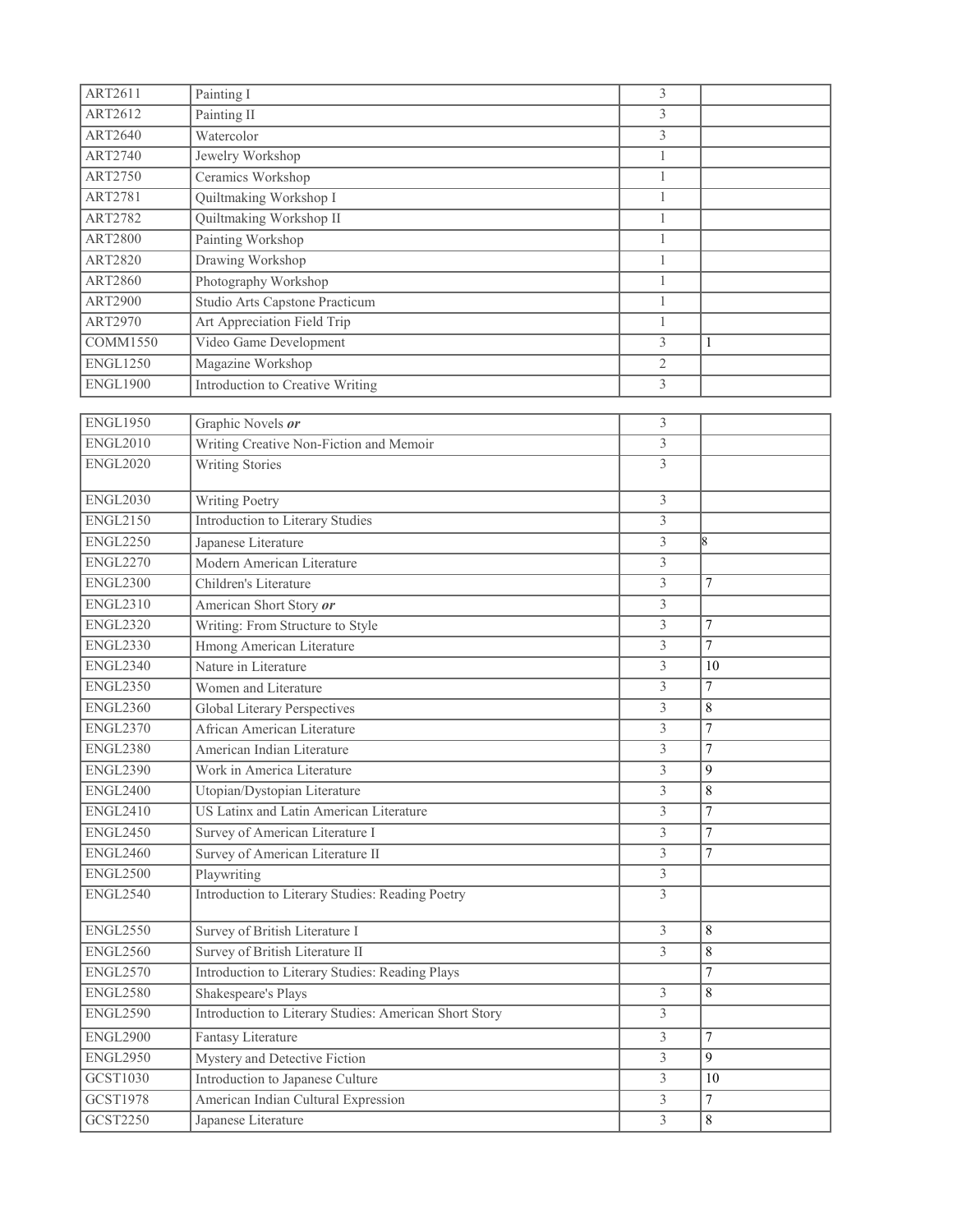| GCST2410        | Latinx and Latin American Literature                  | 3                       | $\tau$          |
|-----------------|-------------------------------------------------------|-------------------------|-----------------|
| <b>MUSC1130</b> | Concert Choir or                                      | $\mathbf{1}$            |                 |
| <b>MUSC1160</b> | Large Instrumental Ensemble                           | $\mathbf{1}$            |                 |
| <b>MUSC1170</b> | <b>Instrumental Jazz Ensemble</b>                     | $\mathbf{1}$            |                 |
| <b>MUSC1180</b> | Small Group Performance Ensemble                      | $\mathbf{1}$            |                 |
| <b>MUSC1190</b> | Garage Band                                           | 2                       |                 |
| <b>MUSC1200</b> | Fundamentals of Music                                 | 3                       |                 |
| <b>MUSC1220</b> | Music Appreciation                                    | 3                       | 8               |
| <b>MUSC1241</b> | Music Theory I                                        | 3                       |                 |
| <b>MUSC1242</b> | Music Theory II                                       | 3                       |                 |
| <b>MUSC1300</b> | Music in World Cultures                               | 3                       | 8               |
| <b>MUSC1350</b> | History of Rock 'n Roll                               | 3                       |                 |
| <b>MUSC1370</b> | Video Game Music                                      | 3                       |                 |
| <b>MUSC1501</b> | Class Guitar I                                        | 2                       |                 |
| <b>MUSC1502</b> | Class Guitar II                                       | $\overline{2}$          |                 |
| <b>MUSC1510</b> | Applied Music: Guitar                                 | $\mathbf{1}$            |                 |
|                 |                                                       |                         |                 |
| <b>MUSC1600</b> | Class Voice                                           | $\overline{2}$          |                 |
| <b>MUSC1610</b> | Applied Music: Voice                                  | $\mathbf{1}$            |                 |
| <b>MUSC1801</b> | Class Piano I                                         | $\overline{2}$          |                 |
| <b>MUSC1802</b> | Class Piano II                                        | $\overline{2}$          |                 |
| <b>MUSC1810</b> | Applied Music: Piano                                  | $\mathbf{1}$            |                 |
| <b>MUSC1830</b> | Applied Music: Strings                                | $\mathbf{1}$            |                 |
| <b>MUSC1850</b> | <b>Applied Music: Percussion</b>                      | $\mathbf{1}$            |                 |
| <b>MUSC1860</b> | <b>Applied Music: Brass</b>                           | $\mathbf{1}$            |                 |
| <b>MUSC1870</b> | Applied Music: Woodwinds                              | $\mathbf{1}$            |                 |
| MUSC2010        | <b>Advanced Applied Music Lessons</b>                 | 2                       |                 |
| <b>MUSC2170</b> | History of Music I: Medieval Through Classical Eras   | 3                       | 8               |
| <b>MUSC2180</b> | History of Music II: Romantic Era to the 21st Century | 3                       | $\,$ 8 $\,$     |
| <b>MUSC2241</b> | Music Theory III                                      | 3                       |                 |
| <b>MUSC2242</b> | Music Theory IV                                       | 3                       |                 |
| <b>MUSC2970</b> | Music Tour                                            | $\mathbf{1}$            |                 |
| PHIL1010        | Introduction to Philosophy                            | 3                       | $\,$ 8 $\,$     |
| PHIL1020        | Ethics                                                | 3                       | 9               |
| PHIL1030        | <b>Eastern Religions</b>                              | 3                       | 8               |
| <b>PHIL1040</b> | Western Religions                                     | $\overline{3}$          | $\overline{7}$  |
| PHIL1060        | Philosophy of Religion                                | 3                       | $\,8\,$         |
| <b>PHIL1070</b> | Political Philosophy                                  | $\overline{3}$          | 9               |
| <b>PHIL1080</b> | Comparative World Religions                           | 3                       | 8               |
| <b>PHIL1120</b> | Ethics in Organization                                | 3                       | 9               |
| PHIL1200        | <b>Environmental Philosophy</b>                       | 3                       | 10              |
| <b>PHIL1210</b> | Global Justice, Peace, and Conflict                   | $\overline{\mathbf{3}}$ | 8               |
| PHIL1220        | <b>Health Care Ethics</b>                             | 3                       | 2, 9            |
| PHIL1230        | Food Ethics                                           | $\overline{3}$          | $\overline{10}$ |
| <b>SPAN1030</b> | Spanish and Latin American Culture                    | $\overline{3}$          | 8               |
| <b>SPAN2201</b> | Intermediate Spanish I                                | $\overline{5}$          | 8               |
| SPAN2202        | Intermediate Spanish II                               | $\overline{5}$          | 8               |
| <b>TFT1200</b>  | Theatre in the Twin Cities                            | $\overline{3}$          |                 |
| TFT1210         | Introduction to Theatre                               | 3                       | $\overline{7}$  |
| <b>TFT1250</b>  | Introduction to Film                                  | $\overline{3}$          |                 |
|                 |                                                       |                         |                 |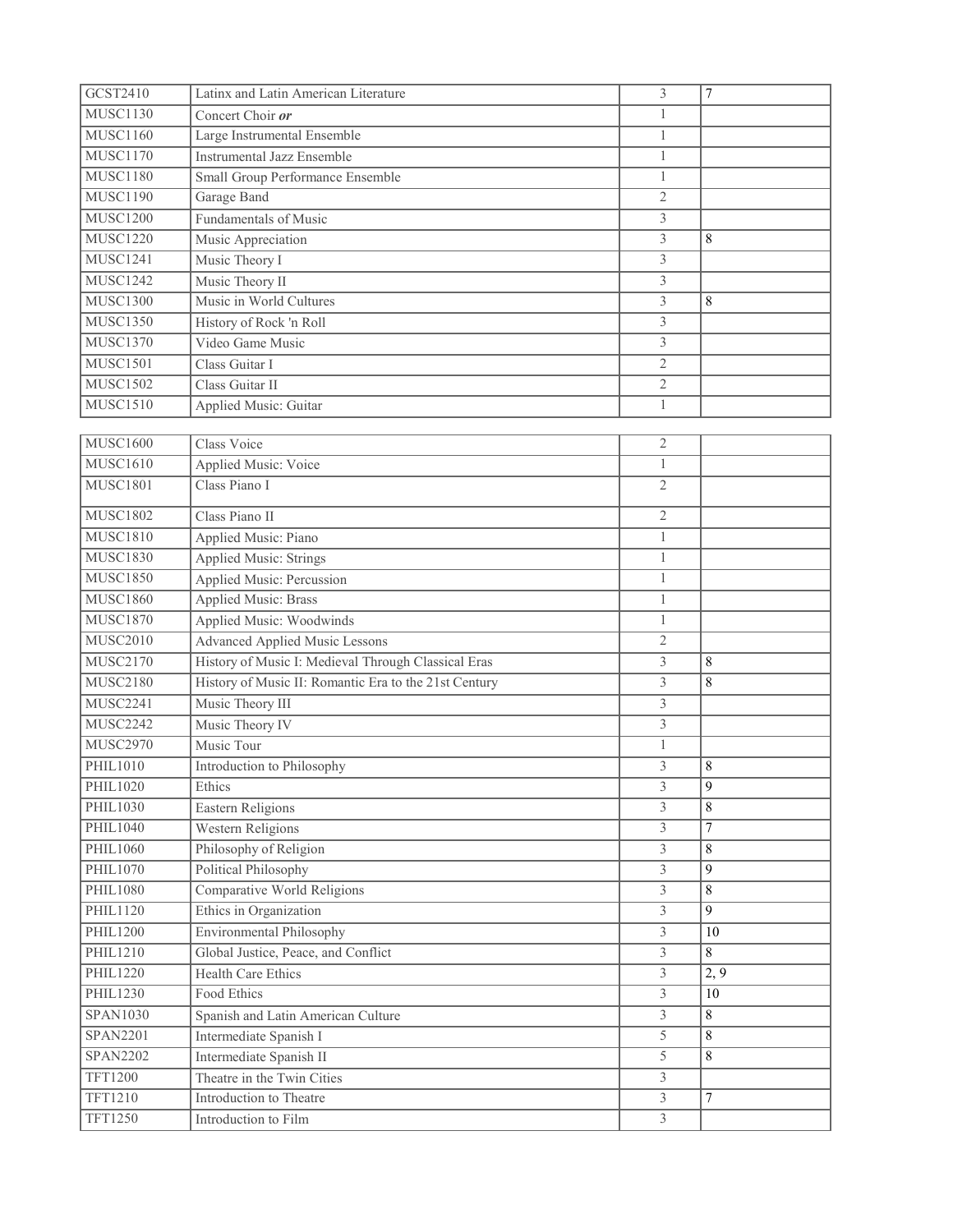| <b>TFT1260</b> | Introduction to Television            | 3        | 8              |
|----------------|---------------------------------------|----------|----------------|
| TFT1270        | Digital Video Production              | 3        |                |
| <b>TFT1280</b> | Introduction to Screenwriting         | 3        |                |
| <b>TFT1290</b> | Design for Theatre                    | 3        |                |
| <b>TFT1310</b> | American Cinema                       | 3        | $\overline{7}$ |
| <b>TFT1320</b> | World Cinema                          | 3        | 8              |
| <b>TFT1350</b> | The American Musical Theatre <i>o</i> | 3        | $\overline{7}$ |
| <b>TFT1450</b> | Stagecraft                            |          |                |
| <b>TFT1500</b> | Acting I                              | 3        |                |
| TFT1510        | Stage Movement and Voice              | 3        |                |
| <b>TFT1531</b> | Stage Combat I                        | 3        |                |
| <b>TFT1532</b> | Stage Combat II                       | 3        |                |
| <b>TFT1540</b> | Acting for the Camera                 | 3        |                |
| <b>TFT1600</b> | Theatre Practicum: Performance        | Variable |                |
| TFT1610        | Theatre Practicum: Technical          | Variable |                |

| <b>TFT2010</b> | Fundamentals of Directing       |  |
|----------------|---------------------------------|--|
| <b>TFT2150</b> | Play Analysis                   |  |
| <b>TFT2500</b> | Playwriting                     |  |
| TFT2550        | Acting II                       |  |
| <b>TFT2950</b> | Theatre Appreciation Field Trip |  |

**Goal Areas 7-10: One course required in each goal.** *(courses here can "double dip and also count in goals 1-6. Credit amount only counts once.)*

# **Goal Area 7: Human Diversity**

| Course No.                         | <b>Course Title</b>                                       | <b>Credits</b> | <b>Other Goal Area</b> |  |
|------------------------------------|-----------------------------------------------------------|----------------|------------------------|--|
| <b>Human Diversity - 1 course:</b> |                                                           |                |                        |  |
| <b>ANTH1140</b>                    | Anthropology of Religion                                  | 3              |                        |  |
| ASL1300                            | Deaf Culture                                              | $\overline{3}$ |                        |  |
| ASL1320                            | <b>Black Deaf Culture and History</b>                     | 3              |                        |  |
| <b>COMM1110</b>                    | Principles of Interpersonal Communication                 | 3              |                        |  |
| <b>COMM1210</b>                    | <b>Small Group Communication</b>                          | 3              |                        |  |
| <b>COMM1310</b>                    | Intercultural Communication                               | 3              | 18                     |  |
| <b>ENGL2300</b>                    | Children's Literature                                     | $\overline{3}$ | 16                     |  |
| <b>ENGL2320</b>                    | Writing: From Structure to Style                          | 3              | 16                     |  |
| <b>ENGL2330</b>                    | Hmong American Literature                                 | $\overline{3}$ | 16                     |  |
| <b>ENGL2350</b>                    | Women and Literature                                      | $\overline{3}$ | 16                     |  |
| <b>ENGL2360</b>                    | <b>Global Literary Perspectives</b>                       | 3              | 16                     |  |
| <b>ENGL2370</b>                    | African American Literature                               | 3              | 16                     |  |
| <b>ENGL2380</b>                    | American Indian Literature                                | $\overline{3}$ | 16                     |  |
| <b>ENGL2410</b>                    | U.S. Latinx and Latin American Literature                 | 3              | 16                     |  |
| <b>ENGL2450</b>                    | Survey of American Literature I                           | 3              | 16                     |  |
| <b>ENGL2460</b>                    | Survey of American Literature II                          | 3              | 16                     |  |
| <b>ENGL2570</b>                    | Introduction to Literary Studies: Reading Plays           | 3              | 16                     |  |
| <b>ENGL2900</b>                    | Fantasy Literature                                        | 3              | 16                     |  |
| <b>GCST1040</b>                    | American Indian Culture - Indigenous Peoples of Minnesota | 3              | 10                     |  |
| <b>GCST1220</b>                    | Practical Applications of Traditional Aikido              | $\overline{2}$ | l9                     |  |
| <b>GCST1301</b>                    | Introduction to Ethnic Studies                            | $\overline{3}$ | l9                     |  |
| <b>GCST1320</b>                    | Community Organizing I                                    | 3              | l9                     |  |
| <b>GCST1350</b>                    | Immigration and Society                                   | 3              | l5                     |  |
| <b>GCST1380</b>                    | Personal Story Telling                                    | $\overline{2}$ |                        |  |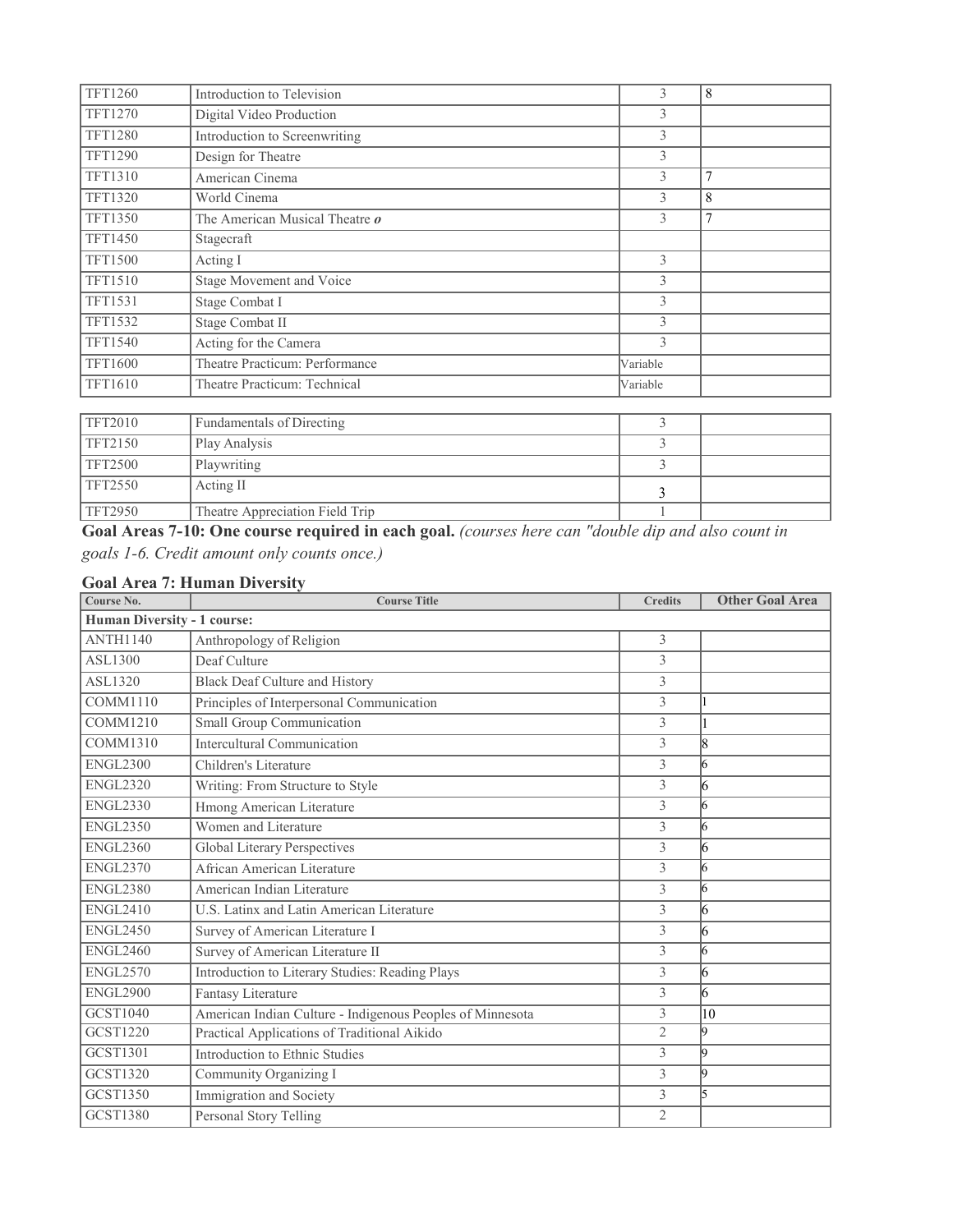| GCST1501                              | Introduction to Gender and Women's Studies                         | 3                                | 5                                |
|---------------------------------------|--------------------------------------------------------------------|----------------------------------|----------------------------------|
| GCST1502                              | Human Trafficking                                                  | 3                                | l9                               |
| <b>GCST1503</b>                       | Masculinities                                                      | 3                                | 19                               |
| GCST1507                              | Mass Incarceration                                                 | 3                                | l9                               |
| GCST1700                              | Foundations of Racial Justice                                      | 3                                |                                  |
| <b>GCST1978</b>                       | American Indian Cultural Expression                                | 3                                |                                  |
| <b>GCST2000</b>                       | Theories of Race and Ethnicity                                     | 3                                | l9                               |
| GCST2410                              | U.S. Latinx and Latin American Literature                          | 3                                |                                  |
| GEOG1020                              | United States Geography                                            | $\mathfrak{Z}$                   | 5                                |
| GWS1501                               | Introduction to Gender and Women's Studies                         | 3                                | 5                                |
| GWS1502                               | Human Trafficking                                                  | $\mathfrak{Z}$                   | l9                               |
| GWS1503                               | Masculinities                                                      | 3                                | 19                               |
| GWS1507                               | Mass Incarceration                                                 | 3                                | l9                               |
| <b>HIST1200</b>                       | History of United States Through 1877                              | 3                                | 5                                |
| <b>HIST1210</b>                       | History of the United States Since 1877                            | 3                                | $\overline{5}$                   |
| <b>HIST1270</b>                       | Race in America                                                    | 3                                | 5                                |
| PHIL1040                              | Western Religions                                                  | 3                                | 16                               |
| <b>PSYC1165</b>                       | Psychology of Adjustment                                           | 3                                | 5                                |
| <b>PSYC1170</b>                       | Psychology of Gender                                               | 3                                | 5                                |
| <b>PSYC2110</b>                       | Principles of Social Psychology                                    | 3                                | $\overline{5}$                   |
| <b>PSYC2340</b>                       | <b>Human Sexuality</b>                                             | 3                                | 5                                |
| SOC1110                               | Introduction to Sociology                                          | 3                                | 5                                |
| SOC1130                               | Social Problems/Deviance                                           | 3                                | l9                               |
|                                       |                                                                    |                                  |                                  |
| SOC2110                               | Principles of Social Psychology                                    | 3                                | 5                                |
| SOC2210                               | Social Inequality                                                  | 3                                | 5                                |
| <b>TFT1210</b>                        | Introduction to Theatre                                            | 3                                | 16                               |
| TFT1310                               | American Cinema                                                    | 3                                | 6                                |
| <b>TFT1350</b>                        | The American Musical Theatre                                       | 3                                | 16                               |
|                                       | <b>Goal Area 8: Global Perspective</b>                             |                                  |                                  |
| Course No.                            | <b>Course Title</b>                                                | <b>Credits</b>                   | <b>Other Goal Area</b>           |
| <b>Global Perspective - 1 course:</b> |                                                                    |                                  |                                  |
| <b>ANTH1010</b>                       | Introduction to Anthropology: Cultural Anthropology                | 3                                | 15                               |
| <b>ARBC1030</b>                       | <b>Arab Cultures</b>                                               | 3                                | 16                               |
| <b>ARBC1101</b>                       | Introduction to Arabic                                             | $\overline{4}$                   |                                  |
| <b>ARBC1102</b>                       | Beginning Arabic II                                                | $\overline{4}$                   |                                  |
| <b>ARBC2201</b>                       | Intermediate Arabic I                                              | $\overline{4}$                   |                                  |
| ART1040                               | Introduction to Art                                                | 3                                | 16                               |
| <b>ART1650</b>                        | Architectural History                                              | $\overline{2}$                   | $\vert$ 3                        |
| ART2180                               | Art History: Pre-History to the Age of Cathedrals                  | 3                                | 6                                |
| ART2190                               | Art History: Renaissance to 21st Century Art                       | $\overline{3}$                   | 6                                |
| ASL1101                               | American Sign Language I                                           | $\overline{4}$                   |                                  |
| <b>ASL1102</b>                        | American Sign Language II                                          | $\overline{4}$                   |                                  |
| ASL2201                               | Intermediate American Sign Language I                              | $\overline{4}$                   |                                  |
| ASL2202                               | Intermediate American Sign Language II                             | $\overline{4}$                   |                                  |
| COMM1310                              | <b>Intercultural Communication</b>                                 | 3                                | 17                               |
| COMM1510                              | Nonverbal Communication                                            | $\overline{3}$                   | $\overline{1}$                   |
| <b>COMM1710</b>                       |                                                                    |                                  |                                  |
| <b>ECON1060</b>                       | Oral Interpretation and Traditions<br>Principles of Macroeconomics | $\overline{3}$<br>$\overline{3}$ | $\overline{1}$<br>$\overline{5}$ |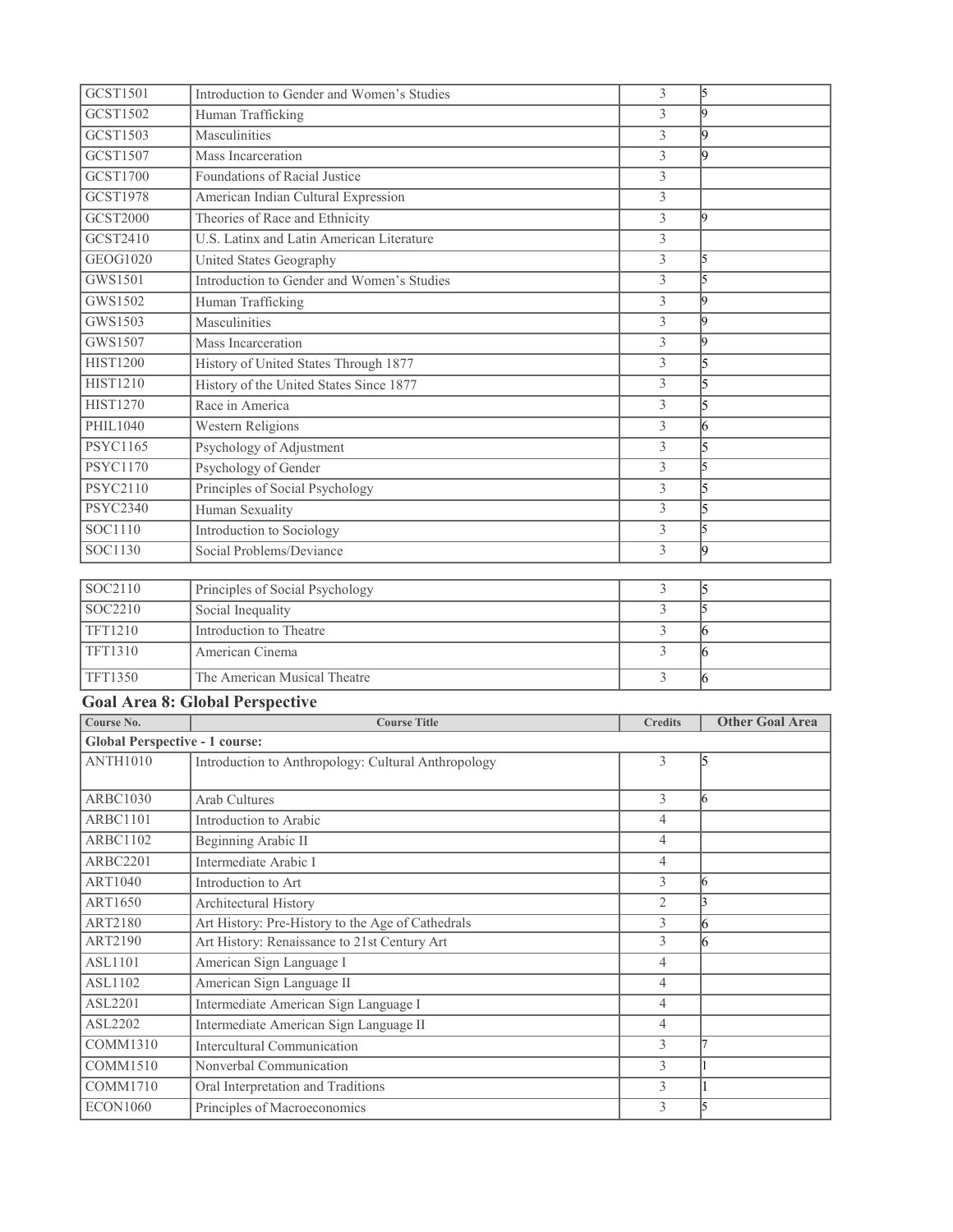| <b>ENGL2400</b> | Utopian/Dystopian Literature                                    | 3                       | $\vert 6 \vert$        |
|-----------------|-----------------------------------------------------------------|-------------------------|------------------------|
| <b>ENGL2550</b> | Survey of British Literature I                                  | 3                       | 16                     |
| <b>ENGL2560</b> | Survey of British Literature II                                 | 3                       | 16                     |
| <b>ENGL2580</b> | Shakespeare's Plays                                             | 3                       | 16                     |
| <b>ENGL2590</b> | Shakespeare Plays II                                            | $\overline{3}$          | 6                      |
| GCST1211        | The History, Philosophy, and Practice of Traditional Aikido I   | 3                       | l9                     |
|                 |                                                                 |                         |                        |
| GCST1212        | The History, Philosophy and Practice of Traditional Aikido II   | 3                       | $\vert$ 9              |
| GCST1213        | The History, Philosophy, and Practice of Traditional Aikido III | 3                       | $\vert$ 9              |
| GCST2250        | Japanese Literature                                             | 3                       | $\vert 6 \vert$        |
| GCST2320        | Community Organizing II                                         | 3                       | 10                     |
| GEOG1040        | Human Geography                                                 | 3                       | l5                     |
| GEOG1100        | World Geography                                                 | 3                       | l5                     |
| <b>GEOG1190</b> | Area Studies                                                    | 3                       | 10                     |
| <b>HIST1010</b> | World History: Origins to 1300                                  | $\overline{3}$          | 2, 5                   |
| <b>HIST1020</b> | World History: 1300 to Present                                  | 3                       | $\sqrt{2, 5}$          |
| <b>HIST1110</b> | History of Western Civilization Pre 1550                        | $\overline{3}$          | 2, 5                   |
| <b>HIST1120</b> | History of Western Civilization 1550 to Present                 | 3                       | 2, 5                   |
|                 |                                                                 |                         |                        |
| <b>HIST2500</b> | World Regional History                                          | 3                       | 5                      |
| <b>MUSC1220</b> | <b>Survey or Western Music</b>                                  | 3                       | 6                      |
| <b>MUSC1300</b> | Music in World Cultures                                         | 3                       | $\overline{6}$         |
| <b>MUSC2170</b> | History of Music I: Medieval Through Classical Eras             | $\mathfrak{Z}$          | 6                      |
| <b>MUSC2180</b> | History of Music II: Romantic Era to the 21st Century           | 3                       | 16                     |
| PHIL1010        | Introduction to Philosophy                                      | 3                       | l6                     |
| PHIL1030        | <b>Eastern Religions</b>                                        | 3                       | $\overline{6}$         |
| PHIL1060        | Philosophy of Religion                                          | $\overline{3}$          | l6                     |
| <b>PHIL1080</b> | Comparative World Religions                                     | 3                       | 16                     |
| PHIL1210        | Global Justice, Peace and Conflict                              | 3                       | 16                     |
| <b>POLS1600</b> | Comparative Politics                                            | 3                       | 5                      |
| <b>POLS1700</b> | <b>World Politics</b>                                           | $\mathfrak{Z}$          | l5                     |
| <b>PSYC2350</b> | Multicultural Psychology                                        | $\overline{3}$          | l5                     |
| SPAN1030        | Spanish and Latin American Culture                              | 3                       | 6                      |
| <b>SPAN1101</b> | Beginning Spanish I                                             | 5                       |                        |
| SPAN1102        | Beginning Spanish II                                            | 5                       |                        |
| <b>SPAN2201</b> | Intermediate Spanish I                                          | $\overline{5}$          | 16                     |
| <b>SPAN2202</b> | Intermediate Spanish II                                         | 5                       | 6                      |
| TFT1260         | Introduction to Television                                      | $\overline{\mathbf{3}}$ | $\vert 6 \vert$        |
| TFT1320         | World Cinema                                                    | $\overline{\mathbf{3}}$ | $\overline{6}$         |
| TFT1710         | Oral Interpretation and Traditions                              | $\overline{3}$          | $\overline{6}$         |
|                 | <b>Goal Area 9: Ethical and Civic Responsibility</b>            |                         |                        |
| Course No.      | <b>Course Title</b>                                             | <b>Credits</b>          | <b>Other Goal Area</b> |
|                 | <b>Ethical and Civic Responsibility - 1 course:</b>             |                         |                        |

| <b>Ethical and Civic Responsibility - 1 course:</b> |                                      |  |  |  |  |  |
|-----------------------------------------------------|--------------------------------------|--|--|--|--|--|
| COMM1610                                            | Introduction to Mass Communication   |  |  |  |  |  |
| COMM1810                                            | Introduction to Health Communication |  |  |  |  |  |
| ECON1050                                            | Economics of Crime                   |  |  |  |  |  |
| <b>ENGL1800</b>                                     | Introduction to Journalism           |  |  |  |  |  |
| <b>ENGL2390</b>                                     | Work in American Literature          |  |  |  |  |  |
| <b>ENGL2950</b>                                     | Mystery and Detective Fiction        |  |  |  |  |  |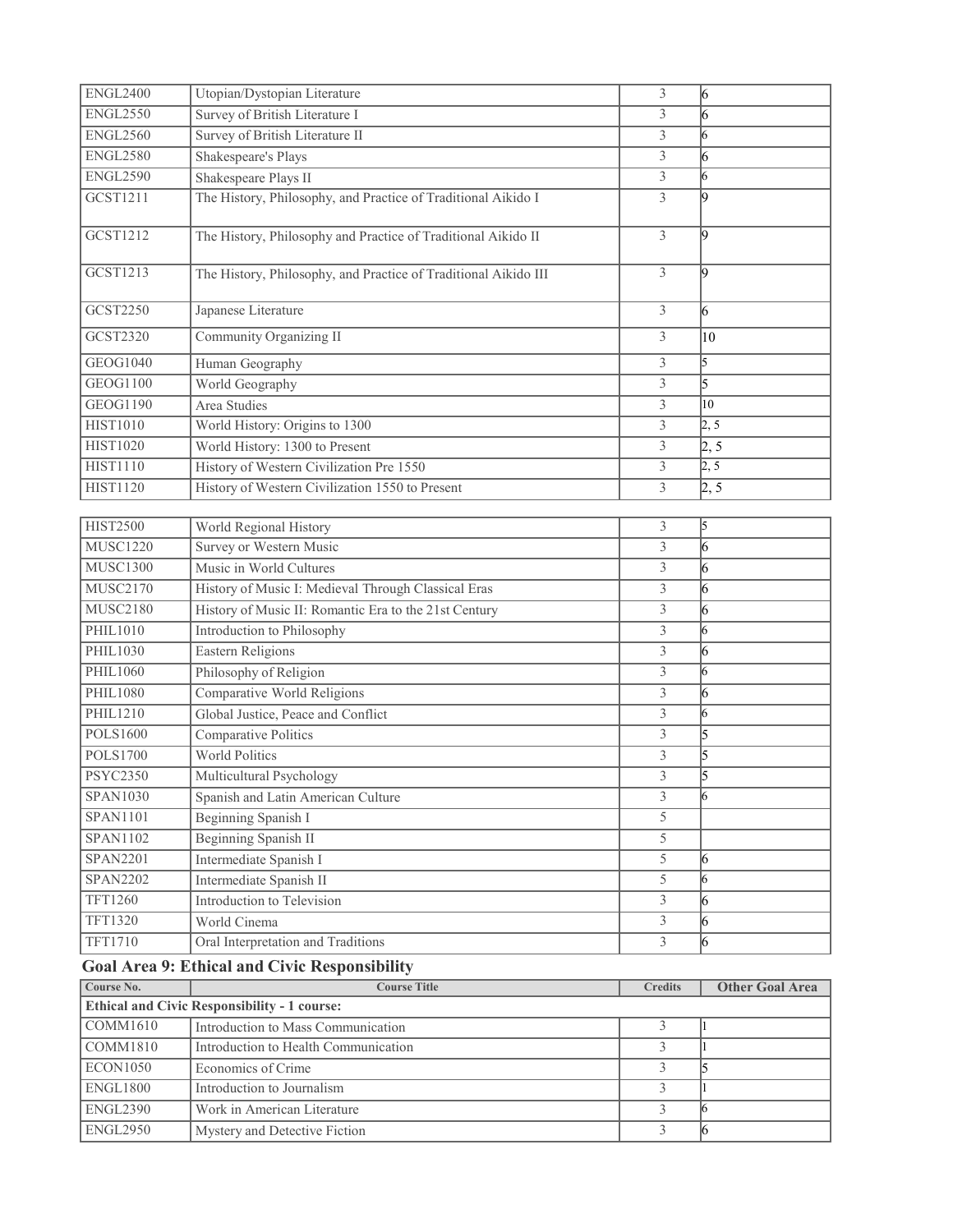| GCST1211                           | The History, Philosophy, and Practice of Traditional Aikido I          | 3                              | 18                     |
|------------------------------------|------------------------------------------------------------------------|--------------------------------|------------------------|
| GCST1212                           | The History, Philosophy and Practice of Traditional Aikido II          | 3                              | 18                     |
| GCST1213                           | The History, Philosophy, and Practice of Traditional Aikido III        | 3                              | 18                     |
| GCST1220                           | Practical Applications of Traditional Aikido                           | $\overline{2}$                 | 17                     |
| <b>GCST1301</b>                    | Introduction to Ethnic Studies                                         | 3                              | 17                     |
| GCST1320                           | Community Organizing I                                                 | 3                              | 17                     |
| GCST1490                           | Dave Larson American Indian Immersion Experience                       | l5                             |                        |
| GCST1502                           | Human Trafficking                                                      | 3                              | 17                     |
| GCST1503                           | Masculinities                                                          | 3                              | 17                     |
| GCST1504                           | Feminism and Capitalism                                                | 3                              | 5                      |
| GCST1507                           | Mass Incarceration                                                     | 3                              | 17                     |
| GWS1502                            | Human Trafficking                                                      | 3                              | 17                     |
| GWS1503                            | Masculinities                                                          | 3                              | 17                     |
| GWS1504                            | Feminism and Capitalism                                                | 3                              | 5                      |
| GWS1507                            | Mass Incarceration                                                     | 3                              | 17                     |
| <b>GCST1964</b>                    | African American Civil Rights Immersion Experience or                  | $\overline{4}$                 | 5                      |
| <b>HIST1230</b>                    | <b>U.S. Labor History</b>                                              | 3                              | $\overline{5}$         |
|                                    |                                                                        |                                |                        |
| <b>HIST2700</b>                    | History and Popular Culture                                            | 3                              | 9                      |
| PHIL1020                           | Ethics                                                                 | 3                              | $\overline{5}$         |
| PHIL1070                           | Political Philosophy                                                   | 3                              | 6                      |
| PHIL1110                           | <b>Informal Reasoning for Problem Solving</b>                          | 3                              | 2, 5                   |
| PHIL1120                           | Ethics in Organization                                                 | 3                              | 16                     |
| <b>PHIL1220</b>                    | Health Care Ethics                                                     | 3                              | 16                     |
| <b>POLS1100</b>                    | American Government and Politics                                       | 3                              | 5                      |
|                                    |                                                                        |                                |                        |
| <b>POLS1140</b>                    | State and Local Politics                                               | 3                              | 5                      |
| SOC1130                            | Social Problems/Deviance                                               | 3                              | 17                     |
|                                    | <b>Goal Area 10: People and the Environment</b>                        |                                |                        |
| Course No.                         | <b>Course Title</b>                                                    | <b>Credits</b>                 | <b>Other Goal Area</b> |
|                                    | People and the Environment - 1 course:                                 |                                |                        |
| <b>ANTH1020</b>                    | Intro to Anthropology: Physical Anthropology, Archaeology & Prehistory | 3                              | 3                      |
| <b>ANTH1130</b>                    | The Archaeology of Ancient Europe                                      | 3                              | 5                      |
| <b>BIOL1030</b>                    | Boundary Waters Canoe Area Field Biology                               | $\overline{4}$                 | 3                      |
| <b>BIOL1160</b>                    | Global Environment Field Biology                                       | 4                              | l٩                     |
| <b>BIOL1200</b>                    | <b>Current Environmental Issues</b>                                    | $\overline{4}$                 | 3                      |
| <b>BIOL1600</b>                    | <b>Biology of Nature Series</b>                                        | 1                              | l3                     |
| <b>BIOL1610</b>                    | <b>Field Ecology</b>                                                   | 1                              | 3                      |
| <b>CHEM1000</b>                    | Chemistry and Society                                                  | $\overline{4}$                 | 3                      |
| <b>CHEM1010</b>                    | Introduction to Chemistry                                              | $\overline{4}$                 | 3                      |
| <b>EEVS1140</b>                    | <b>Historical Geology</b>                                              | $\overline{4}$                 | 3                      |
| <b>EEVS1150</b>                    | <b>Boundary Waters Field Geology</b>                                   | $\overline{4}$                 | 3                      |
| <b>EEVS1160</b>                    | Global Environmental Field Geology                                     | $\overline{4}$                 | $\vert$ 3              |
| <b>EEVS1170</b>                    | Minnesota Field Geology Series: Glacial Geology                        | $\overline{2}$                 | 3                      |
| <b>EEVS1180</b>                    | Minnesota Field Geology Series: Caves, Karst and                       | $\overline{2}$                 | 3                      |
|                                    | Ancient Seaways                                                        |                                |                        |
| <b>EEVS1190</b>                    | Minnesota Field Geology Series: Minnesota Rivers                       | $\overline{2}$                 | 3                      |
| <b>EEVS1200</b><br><b>EEVS1201</b> | Oceanography<br>Oceanography Lab                                       | $\mathfrak{Z}$<br>$\mathbf{1}$ | 3<br>3                 |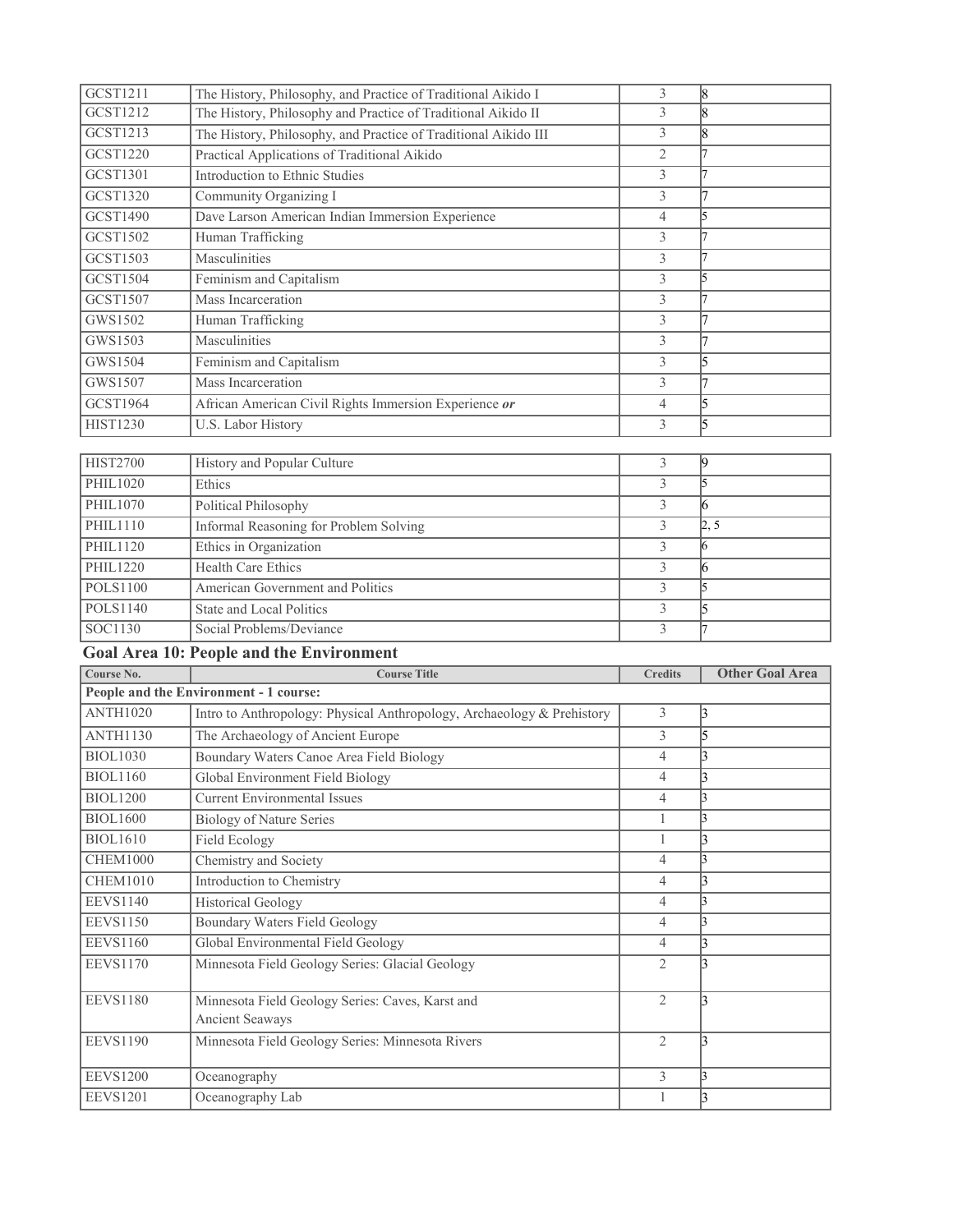| <b>EEVS1210</b> | Minnesota Field Geology Series: Volcanic, Plutonic        | $\overline{2}$ |  |
|-----------------|-----------------------------------------------------------|----------------|--|
|                 | and Metamorphic Geology                                   |                |  |
| <b>EEVS2000</b> | Introduction to Environmental Science                     | 3              |  |
| <b>ENGL2340</b> | Nature in Literature                                      | 3              |  |
| GCST1030        | Introduction to Japanese Culture                          | 3              |  |
| GCST1040        | American Indian Culture - Indigenous Peoples of Minnesota | 3              |  |
| GCST2320        | Community Organizing II                                   | $\mathcal{E}$  |  |
| GEOG1010        | Physical Geography                                        | 3              |  |
| GEOG1190        | Area Studies                                              | 3              |  |
| <b>NSCI1110</b> | Minnesota's Natural History                               | $\overline{4}$ |  |
| <b>NSCI1140</b> | <b>Historical Geology</b>                                 | 4              |  |
| <b>NSCI1170</b> | Minnesota Field Geology Series: Glacial Geology           | $\overline{2}$ |  |
| <b>NSCI1180</b> | Minnesota Field Geology Series: Caves, Karst and          | $\mathfrak{D}$ |  |
|                 | Ancient Seaways                                           |                |  |
| <b>NSCI1190</b> | Minnesota Field Geology Series: Minnesota Rivers          | $\overline{2}$ |  |
|                 |                                                           |                |  |

| NSCI1200   | Oceanography <i>or</i>                                                        |  |
|------------|-------------------------------------------------------------------------------|--|
| NSCI1201   | Oceanography Lab <i>or</i>                                                    |  |
| $NSCI1210$ | Minnesota Field Geology Series: Volcanic, Plutonic and Metamorphic<br>Geology |  |

**MnTC Note**

## **Course No. Course Title Credits**

**40 Credits from ALL MNTC Courses: Goal Areas 1-10**

## **2.00 GPA required for MnTC courses**

### **Health Requirement**

| Course No.            |               |  |   | rane,<br>1 I I I 6 |  |  | redits |
|-----------------------|---------------|--|---|--------------------|--|--|--------|
| ----<br>$\sim$ $\sim$ | $\sim$ $\sim$ |  | . | .<br>--            |  |  |        |

Health and Exercise Science - 2 courses, 4 credits, one Health course and one Exercise Science course (see courses below)

### **Electives**

| Course No. | <b>Title</b><br>Course i |  |
|------------|--------------------------|--|
|            |                          |  |

**Elective credits, excluding under 1000 level, to reach 60 credits:**

## **NHCC Residency and GPA**

| Course No. | Course Title                       | <b>Tredits</b> |
|------------|------------------------------------|----------------|
|            | 15 Credits must be earned at NHCC: |                |

**2.00 overall GPA for NHCC courses**

# **Total Credit Required 60**

**Degree Requirements**

2.00 GPA required for MnTC courses 2.00 overall GPA for NHCC courses

**Degree Information**

The Associate of Arts (A.A.) is awarded for successful completion of 60 credits and is designed to constitute the first two years of a liberal arts bachelor degree program. An A.A. degree includes the entire 40 credit Minnesota Transfer Curriculum (MnTC) as the general education requirement. Students may also choose to concentrate in a particular field of study in preparation for a planned major or professional emphasis at a four-year college by following the pre-major requirement of the desired transfer institution in addition to the MnTC and A.A. requirements.

### **A student shall:**

Earn a minimum of 60 semester credits.

Earn a grade point average of 2.00 (C) or higher in courses taken at North Hennepin Community College. Earn a minimum of 20 semester credits of the 60 semester credits required for the A.A. Degree at NHCC.

Complete the general education distribution requirement listed in the Minnesota Transfer Curriculum. The student shall select general education (MnTC) courses numbered 1000 or above to complete a minimum of 40 credits.

Have four years in which to complete their work under the terms of the catalog in effect at the time of their first enrollment.

Students taking more than four years to complete their graduation requirements may follow any catalog in effect during the four-year period preceding their date of graduation.

Required A.A. Degree Course Distribution: